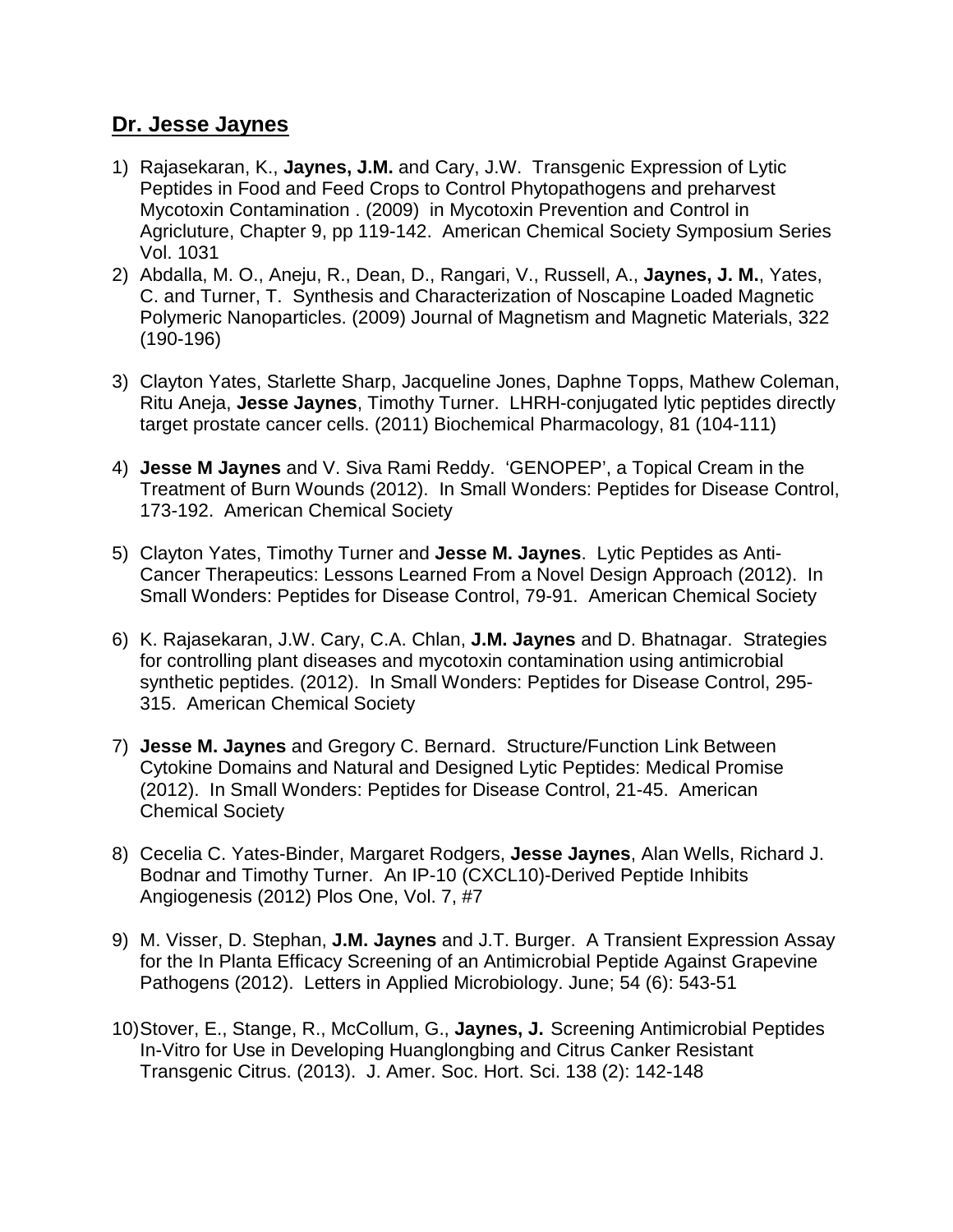- 11)Mohamed A. Abdalla, G. Harding, Temesgen Samuel, **Jesse Jaynes** and Heshmat A. Aglan. Development of Gelatin Films with Designed Antimicrobial Peptide and Silver Nanoparticles. (2013). Intl. J. Biomaterials Research and Engineering 1 (2): 13-29
- 12)**Jesse M. Jaynes**, C.S. Prakash, Marceline Egnin, Clayton C. Yates and Timothy Turner. Application of Synthetic Biology to Solve Problems in Agriculture and Medicine. (2014). Accepted in 2014 Compendium of US Government Sponsored Research and Programs at Historically Black College and Universities
- 13)Kathryn Kamo, Dilip Lakshman, Gary Bauchan, Kanniah Rajasekaran, Jeffrey Cary, Jesse Jaynes*. Gladiolus* plants transformed with D4E1, a synthetic antimicrobial peptide, for *Fusarium oxysporum* f. sp. *gladioli* resistance. (2014). Submitted
- 14)Egnin M, Prakash C, Jaynes JM. Enhanced Essential Amino Acid Level and Increased Nutritive Value of Transgenic Sweet Potato Expressing a Synthetic Storage Protein Gene. (2013). In Preparation for the journal Food Security

## **Presentations:**

- 1) Rajasekaran, K, J.W. Cary, **J.M. Jaynes**, and T.E. Cleveland. Improvement of Antifungal Peptide Technology for Control of Phytopathogens Including Aspergillus flavus. (2007) at National Aflatoxin Meetings held in Atlanta, GA.Thomas E. **Cleveland**
- 2) Richard, S., C. Yates, **J. Jaynes**, T. Turner and A. Moeshed. Screening of Synthetic Designed Peptides for Inhibition of Human Prostate Cancer, 4<sup>th</sup> Annual Symposium on Prostate Cancer at Clark University, Atlanta, GA March 16-18, 2008
- 3) Kamilah Grant, **Jesse Jaynes**, Victor Brown, and Olga Bolden-Tiller. The Effect of Synthetic Anti-Microbial Peptides as a Non-surgical Sterilization Alternative in Female Rats. Minorities in Agriculture, Natural Resources and Related Sciences 23rd Annual Symposium March , 2008
- 4) Kamilah Grant, **Jesse Jaynes**, Victor Brown, and Olga Bolden-Tiller. The Effect of Synthetic Anti-Microbial Peptides as a Non-surgical Sterilization Alternative in Female Rats. Sigma Xi 35<sup>th</sup> Annual Symposium May 2008
- 5) Shields,D; Jones,J; Jones,C; **Jaynes,J**; Nimmanapalli,R; Donapaty,SR. Curcumin and JC-15 combination as a Therapeutic Agent for African American Breast Cancer. Tuskegee 9<sup>th</sup> Annual Research symposium. September, 2008
- 6) Odom, L., Rajasakeran, R., Cary, J., Ankumah, R. and **Jaynes, J.** Effect of Antimicrobial Synthetic Peptide D4E1 on Soil Microbial Diversity and on Infestation of Cotton Seedling Disease. University of California, Davis Annual IGERT Symposium. (2008)